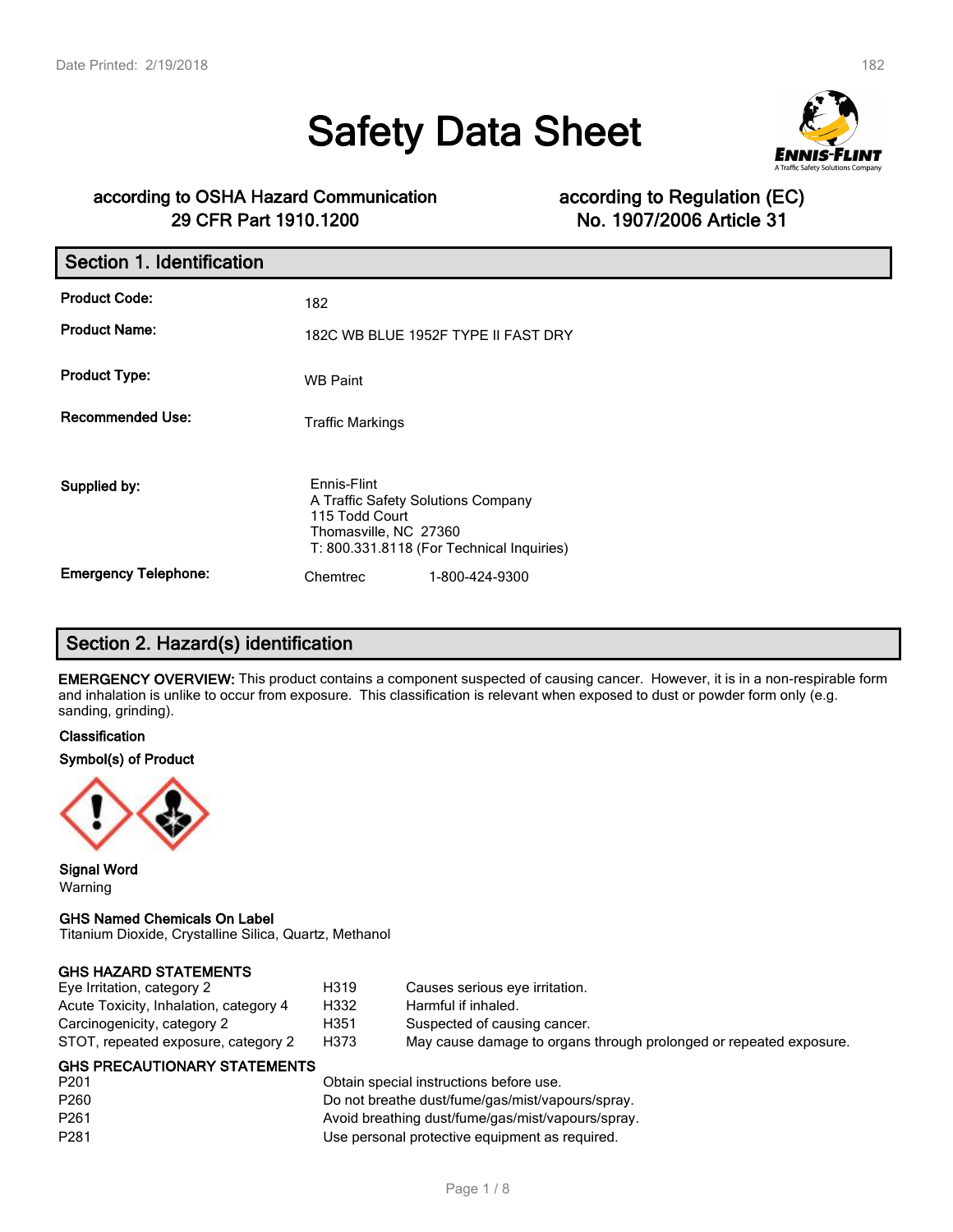| P305+P351+P338 | IF IN EYES: Rinse cautiously with water for several minutes. Remove contact lenses, if<br>present and easy to do. Continue rinsing. |
|----------------|-------------------------------------------------------------------------------------------------------------------------------------|
| P308+P313      | IF exposed or concerned: Get medical advice/attention.                                                                              |
| P312           | Call a POISON CENTER or doctor/physician if you feel unwell.                                                                        |
| P314           | Get medical advice/attention if you feel unwell.                                                                                    |
| P337+P313      | If eye irritation persists: Get medical advice/attention.                                                                           |
|                | I Cootion 2. Composition/Information on ingradiante                                                                                 |

# **Section 3. Composition/Information on ingredients**

| <b>Chemical Name</b><br>Crystalline Silica, Quartz             | CAS-No.<br>14808-60-7            | Wt. %<br>$2.5 - 10$                         | <b>GHS Symbols</b><br>GHS08                                    | <b>GHS Statements</b><br>H351-373 |  |
|----------------------------------------------------------------|----------------------------------|---------------------------------------------|----------------------------------------------------------------|-----------------------------------|--|
| Methanol                                                       | 67-56-1                          | < 5.0                                       | GHS02-GHS06-<br>GHS08                                          | H225-302-319-330-370              |  |
| Titanium Dioxide                                               | 13463-67-7                       | $0.1 - 1.0$                                 | GHS08                                                          | H <sub>351</sub>                  |  |
| <b>Chemical Name</b><br>Crystalline Silica, Quartz<br>Methanol | CAS-No.<br>14808-60-7<br>67-56-1 | <b>EINECS No.</b><br>238-878-4<br>200-659-6 | <b>REACH Rea No.</b><br>not available<br>01-2119433307-44-XXXX | <b>M-Factors</b><br>0<br>٥        |  |
| <b>Titanium Dioxide</b>                                        | 13463-67-7                       | 236-675-5                                   | not available                                                  | 0                                 |  |

The text for GHS Hazard Statements shown above (if any) is given in the "Other information" Section.

### **Section 4. First-aid measures**



**FIRST AID - INHALATION:** Move to fresh air. Give oxygen or artificial respiration if needed. Consult a physician if symptoms persist.

**FIRST AID - SKIN CONTACT:** Wash affected area immediately with soap and plenty of water. Remove contaminated clothing and launder before reuse. Consult a physician if symptoms persist.

**FIRST AID - EYE CONTACT:** Rinse immediately with plenty of water, also under the eyelids, for at least 15 minutes. Consult a physician if symptoms persist.

**FIRST AID - INGESTION:** Do NOT induce vomiting. If conscious, rinse mouth and drink plenty of water. Never give anything by mouth to an unconscious person. Consult a physician.

### **Section 5. Fire-fighting measures**

#### **UNUSUAL FIRE AND EXPLOSION HAZARDS:** None expected.

**SPECIAL FIREFIGHTING PROCEDURES:** As in any fire, wear self-contained breathing apparatus pressure-demand, MSHA/NIOSH (approved or equivalent) and full protective gear.

**EXTINGUISHING MEDIA:** Alcohol Foam, Carbon Dioxide, Dry Chemical, Foam, Water Fog

### **Section 6. Accidental release measures**

**ENVIRONMENTAL PRECAUTIONS:** Avoid release to the environment. For larger spills, cover drains and build dikes to prevent entry into sewer systems or bodies of water.

**STEPS TO BE TAKEN IN CASE MATERIAL IS RELEASED OR SPILLED:** Use personal protective equipment. Ensure adequate ventilation. Dike far ahead of liquid spill for later disposal. Soak up with inert absorbent material. Take up mechanically. Keep in suitable and closed containers for disposal.

### **Section 7. Handling and storage**



**HANDLING:** Ensure adequate ventilation. Avoid breathing vapor, mists or dust. Avoid contact with eyes, skin, and clothing. Wear appropriate personal protective equipment. Wash contaminated clothing before reuse. Do not eat, drink or smoke when using this product. Wash thoroughly after handling. Observe good industrial hygiene practices. Avoid dust formation.

**STORAGE:** Keep container tightly closed in a dry and well-ventilated place. Keep in properly labeled containers.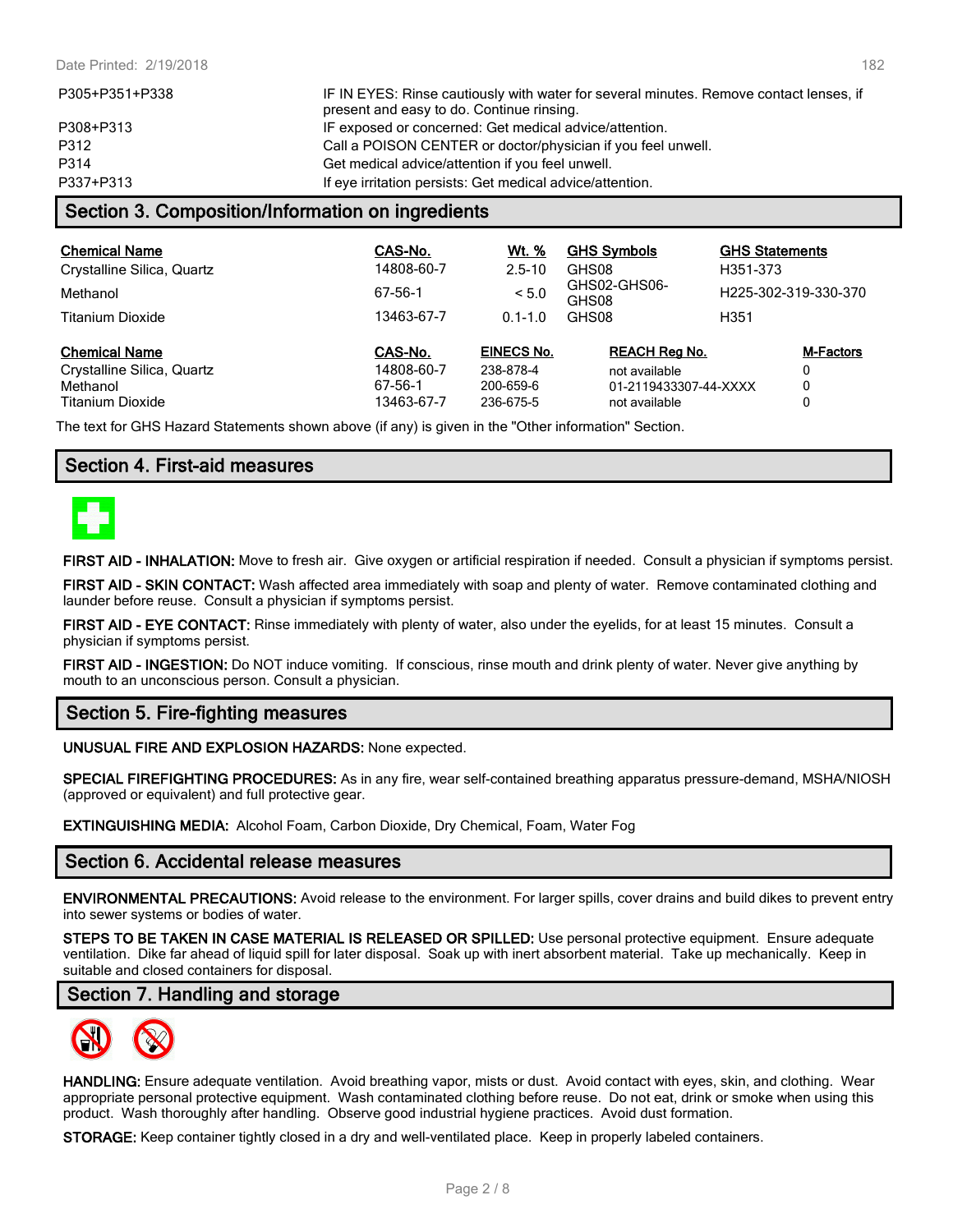# **Section 8. Exposure controls/personal protection**

| Ingredients with Occupational Exposure Limits |                      |                       |                        |                         |  |  |
|-----------------------------------------------|----------------------|-----------------------|------------------------|-------------------------|--|--|
| <b>Chemical Name</b>                          | <b>ACGIH TLV-TWA</b> | <b>ACGIH-TLV STEL</b> | <b>OSHA PEL-TWA</b>    | <b>OSHA PEL-CEILING</b> |  |  |
| Crystalline Silica, Quartz                    | $0.025$ mg/m $3$     |                       | $0.05 \,\mathrm{mg/m}$ |                         |  |  |
| Methanol                                      | 200 PPM              | 250 PPM               | 200 PPM                |                         |  |  |
| <b>Titanium Dioxide</b>                       | 10 mg/m $3$          |                       | $15 \text{ mg/m}$      |                         |  |  |
| Name                                          | Percentage           | VME ma/m3             | VME ppm                | <b>OEL Nota</b>         |  |  |
| Methanol                                      | $2.5 - 10$           | 266                   | 200                    | 200 PPM                 |  |  |
| Titanium Dioxide                              | ~1.0                 | 10                    | 0                      | $15 \text{ mg/m}$       |  |  |

**Further Advice: MEL = Maximum Exposure Limit OES = Occupational Exposure Standard SUP = Supplier's Recommendation Sk = Skin Sensitizer N.E. = Not Established**

#### **Personal Protection**



**RESPIRATORY PROTECTION:** If exposure limits are exceeded or irritation is experienced, NIOSH/MSHA approved respiratory protection should be worn. Positive-pressure supplied air respirators may be required for high airborne contaminant concentrations. Respiratory protection must be provided in accordance with current local regulations.



**SKIN PROTECTION: Protective gloves** 



**EYE PROTECTION:** Safety glasses with side-shields.



**OTHER PROTECTIVE EQUIPMENT:** Eyewash stations, safety showers, ventilation systems.



**HYGIENIC PRACTICES:** When using, do not eat, drink or smoke. Provide regular cleaning of equipment, work area and clothing. Wash hands before breaks and immediately after handling the product. Handle in accordance with good industrial hygiene and safety practice.

# **Section 9. Physical and chemical properties**

| Appearance:<br>Odor:<br>Density, g/cm3:<br>Freeze Point, °C:<br><b>Solubility in Water:</b><br>Decompostion Temp., °C: | blue<br>Slight, Ammonia<br>1.634<br>ΝI<br>Insoluble<br>ΝI | <b>Physical State:</b><br><b>Odor Threshold:</b><br>pH:<br>Viscosity:<br>Partition Coefficient, n-octanol/<br>water: | Liguid<br>Not Established<br>ΝI<br>ΝI<br><b>NI</b> |
|------------------------------------------------------------------------------------------------------------------------|-----------------------------------------------------------|----------------------------------------------------------------------------------------------------------------------|----------------------------------------------------|
| Boiling Point, °C:                                                                                                     | N.I.                                                      | <b>Explosive Limits, vol%:</b>                                                                                       | N.I.                                               |
| Combustibility:                                                                                                        | Does not Support Combustion                               | Flash Point, °C:                                                                                                     | >94                                                |
| <b>Evaporation Rate:</b>                                                                                               | Slower than Diethyl Ether                                 | Auto-ignition Temp., °C:                                                                                             | ΝI                                                 |
| <b>Vapor Density:</b>                                                                                                  | Heavier than air                                          | Vapor Pressure:                                                                                                      | ΝI                                                 |

(See "Other information" Section for abbreviation legend)

# **Section 10. Stability and reactivity**

**STABILITY:** Stable under recommended storage conditions.

**CONDITIONS TO AVOID:** Dust formation. Do not freeze.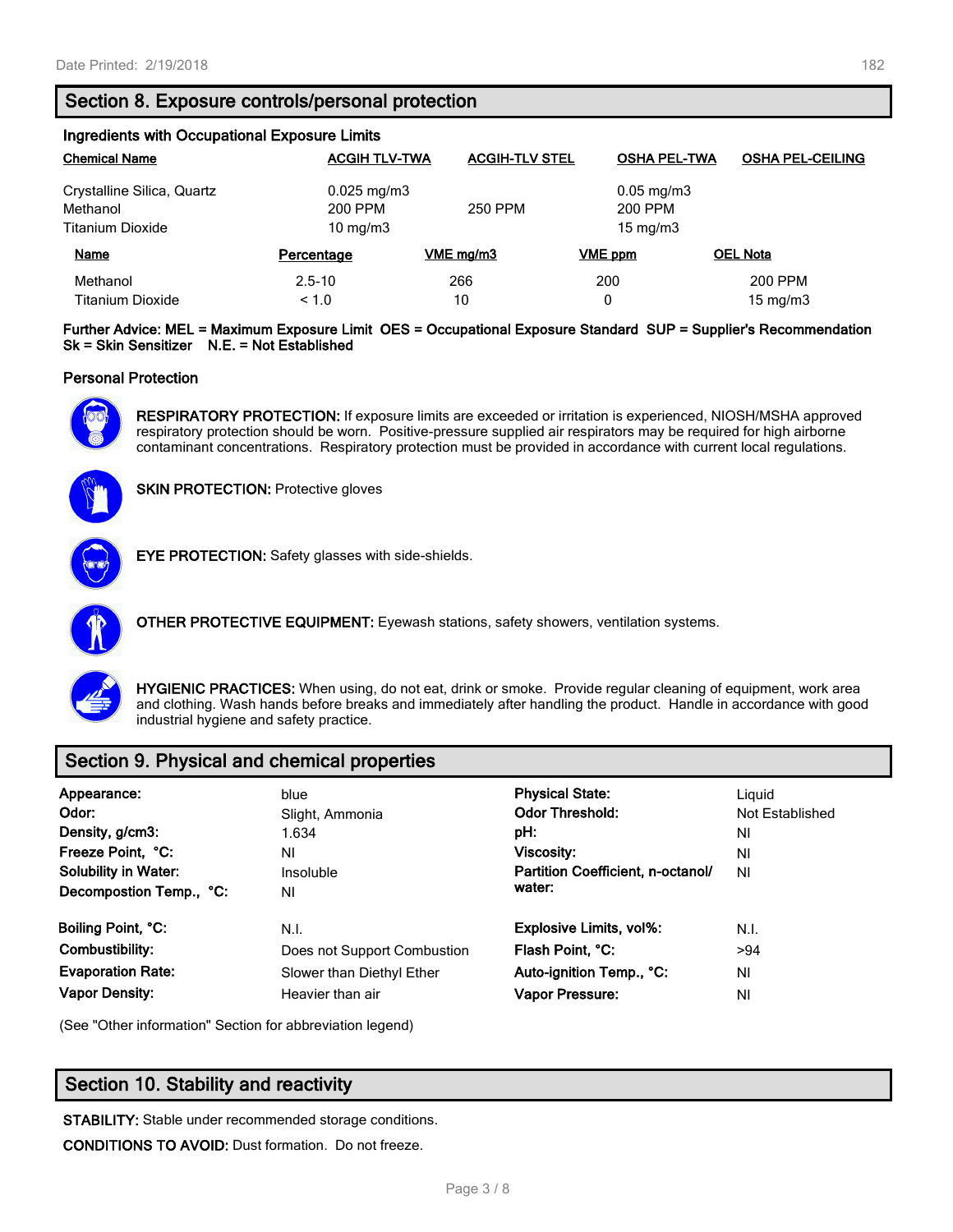**INCOMPATIBILITY:** None known based on information supplied.

**HAZARDOUS DECOMPOSITION PRODUCTS:** Carbon oxides. Nitrogen oxides.

**HAZARDOUS POLYMERIZATION:** Hazardous polymerization does not occur.

# **Section 11. Toxicological information**



#### **Practical Experiences**

**EFFECT OF OVEREXPOSURE - INHALATION:** Harmful if inhaled. Inhalation may cause irritation to the respiratory tract (nose, mouth, mucous membranes). Prolonged, repeated or high exposures may cause central nervous system depression leading to headaches, nausea, drowsiness, dizziness, and possibly narcosis. In extreme cases, may cause loss of consciousness. May cause central nervous system depression with nausea, headache, dizziness, vomiting, and incoordination. Sanding and grinding dust may be harmful if inhaled.

**EFFECT OF OVEREXPOSURE - SKIN CONTACT:** Direct skin contact may cause irritation.

#### **EFFECT OF OVEREXPOSURE - EYE CONTACT:** Direct eye contact may cause irritation.

**EFFECT OF OVEREXPOSURE - INGESTION:** Ingestion may cause irritation to mucous membranes. May cause gastrointestinal irritation, nausea, vomiting, and diarrhea. May cause gastrointestinal disturbances with dizziness and central nervous system depression.

**EFFECT OF OVEREXPOSURE - CHRONIC HAZARDS:** This product contains titanium dioxide in a non-respirable form. Inhalation of titanium dioxide is unlikely to occur from exposure to this product. Inhalation exposure to respirable levels of crystalline silica may cause respiratory impairment and lung damage. This product contains crystalline silica (quartz) in a non-respirable form. Inhalation of crystalline silica is unlikely to occur from exposure to this product. Crystalline silica (quartz) has been classified by the International Agency for Research on Cancer (IARC) as a known human carcinogen. Inhalation, ingestion, or skin absorption of methanol can cause blindness.

#### **Acute Toxicity Values**

**The acute effects of this product have not been tested. Data on individual components are tabulated below:**

14808-60-7 Crystalline Silica, Quartz >2000 mg/kg > 2000 mg/kg >20001 ppm 67-56-1 Methanol 1187 -2769 mg/kg rat 17100 mg/kg rabbit 128.2 PPM - 4 h rat 13463-67-7 Titanium Dioxide > 10000 mg/kg rat > 10000 mg/kg rabbit >20001 ppm

**CAS-No. Name according to EEC Oral LD50 Dermal LD50 Gas LC50**

N.I. - No Information

# **Section 12. Ecological information**

**ECOLOGICAL INFORMATION:** The environmental impact of this product has not been fully investigated.

#### **Further Ecological Information**

**Contains the following ingredients which are classified as water dangerous according to EEC directive No. 76/464/EEC in percentages > 1%.**

| CAS-No.    | Name according to EEC      | Bio, Conc. Factor (BCF) | Octanol-water par. Coeff (KOW) |
|------------|----------------------------|-------------------------|--------------------------------|
| 14808-60-7 | Crystalline Silica, Quartz | not available           | not available                  |
| 67-56-1    | Methanol                   |                         | $-0.77$                        |
| 13463-67-7 | Titanium Dioxide           | not available           | not available                  |

# **Section 13. Disposal considerations**



### **Product**

**DISPOSAL METHOD:** This material, as supplied, is not a hazardous waste according to Federal regulations (40 CFR 261). Dispose of contents/ container in accordance with the local/regional/national/international regulations. Do not re-use empty containers.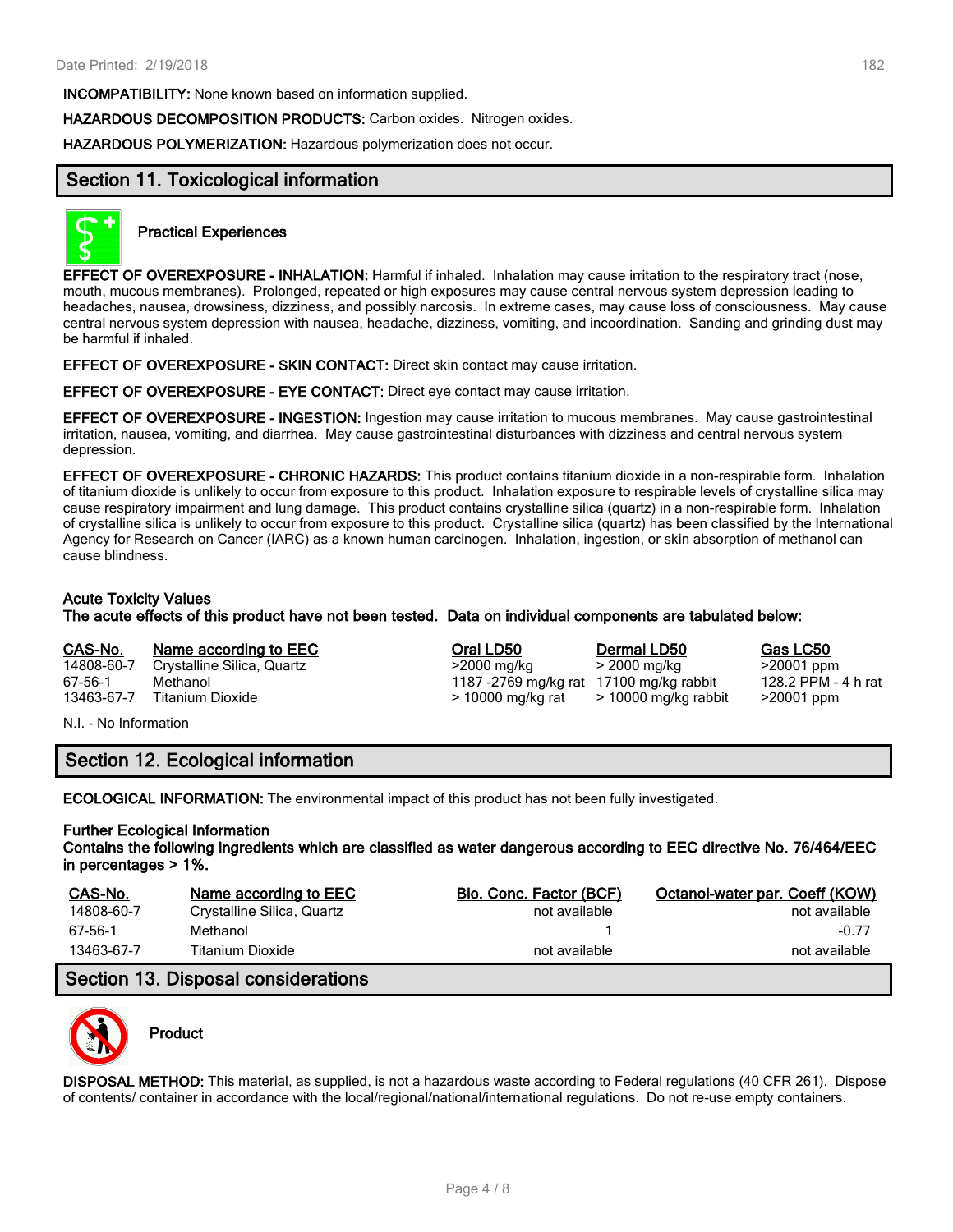#### Date Printed: 2/19/2018 182

**European Waste Code: 080112 waste pait/var.w/o.org. solv/DS**

#### **Uncleaned Packaging**

**European Waste Code: 150110 packaging dangerous residuals**

#### **Section 14. Transport information**

#### **SPECIAL TRANSPORT PRECAUTIONS:** No Information

| Road Transport                     |  |
|------------------------------------|--|
| UN Number:                         |  |
| <b>ADR/RID Class:</b>              |  |
| Packing Group:                     |  |
| <b>Shipping Name:</b>              |  |
| <b>Primary Shipping Hazard:</b>    |  |
| <b>Road Tunnel Transport Code:</b> |  |
| Sea Transport                      |  |

| <b>UN Number:</b>                          | Not regulated          |
|--------------------------------------------|------------------------|
| <b>IMDG/GGVSee Class:</b>                  | Not regulated          |
| EmS-No:                                    | Not regulated          |
| <b>Packing Group:</b>                      | No Information         |
| <b>Shipping Name:</b>                      | Not regulated          |
| <b>Primary Shipping Hazard:</b>            | No Information         |
| <b>Marine Pollutant:</b>                   | Not A Marine Pollutant |
| <b>Shipping Hazard (Marine Pollutant):</b> | No Information         |
|                                            |                        |

**Primary Shipping Hazard:** No Information

# **Air Transport UN Number:** Not regulated **ICAO/IATA Class:** Not regulated **Packing Group:** No Information **Shipping Name:** Not requlated

### **Section 15. Regulatory information**

### **U.S. Federal Regulations:**

#### **CERCLA - SARA Hazard Category**

This product has been reviewed according to the EPA 'Hazard Categories' promulgated under Sections 311 and 312 of the Superfund Amendment and Reauthorization Act of 1986 (SARA Title III) and is considered, under applicable definitions, to meet the following categories:

**Not regulated Not regulated Packing Group:** No Information **Not regulated No Information Not regulated** 

Acute Health Hazard, Chronic Health Hazard

#### **SARA SECTION 313:**

This product contains the following substances subject to the reporting requirements of Section 313 of Title III of the Superfund Amendment and Reauthorization Act of 1986 and 40 CFR part 372:

| <b>Chemical Name</b>                                                     | CAS-No.                                      |
|--------------------------------------------------------------------------|----------------------------------------------|
| Methanol<br>2-butoxyethanol<br>2-2'-iminodiethanol<br>Ammonium hydroxide | 67-56-1<br>111-76-2<br>111-42-2<br>1336-21-6 |
|                                                                          |                                              |

#### **TOXIC SUBSTANCES CONTROL ACT:**

This product contains the following chemical substances subject to the reporting requirements of TSCA 12(B) if exported from the United States: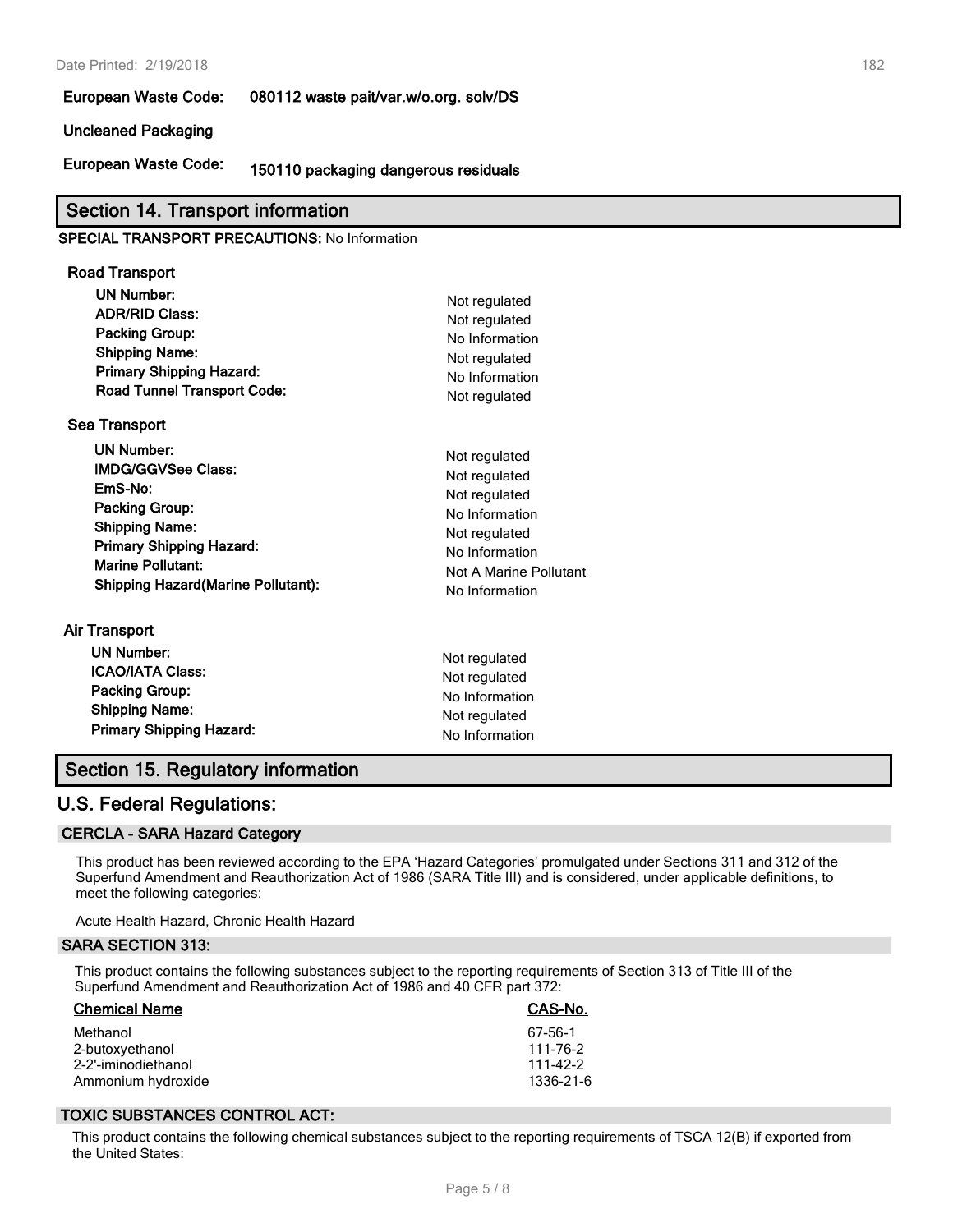| <b>Chemical Name</b>                 | CAS-No.     |
|--------------------------------------|-------------|
| Crystalline Silica, Quartz           | 14808-60-7  |
| Methanol                             | 67-56-1     |
| <b>Titanium Dioxide</b>              | 13463-67-7  |
| 4-Nonylphenol, branched, ethoxylated | 127087-87-0 |
| Ethoxylated Nonylphenol, Branched    | 68412-54-4  |
| Diethylene glycol                    | 111-46-6    |
| Silicon dioxide, amorphous           | 7631-86-9   |
| Mineral Spirits (Stoddard Solvent)   | 8052-41-3   |
| 2-butoxyethanol                      | 111-76-2    |
| 2-2'-iminodiethanol                  | 111-42-2    |
| Benzisothiazolinone                  | 2634-33-5   |
| Ammonium hydroxide                   | 1336-21-6   |
| Sodium hydroxide                     | 1310-73-2   |

# **U.S. State Regulations: NEW JERSEY RIGHT-TO-KNOW:**

The following materials are non-hazardous, but are among the top five components in this product.

| <b>Chemical Name</b> | CAS-No.   |
|----------------------|-----------|
| Calcium Carbonate    | 1317-65-3 |
| Water                | 7732-18-5 |
| Acrylic polymer      | 9003-01-4 |

#### **PENNSYLVANIA RIGHT-TO-KNOW**

The following non-hazardous ingredients are present in the product at greater than 3%.

| <b>Chemical Name</b> | CAS-No.   |
|----------------------|-----------|
| Calcium Carbonate    | 1317-65-3 |
| Water                | 7732-18-5 |
| Acrylic polymer      | 9003-01-4 |

#### **CALIFORNIA PROPOSITION 65 CARCINOGENS**

Warning: The following ingredients present in the product are known to the state of California to cause Cancer:

| <b>Chemical Name</b>       | CAS-No.    |
|----------------------------|------------|
| Crystalline Silica, Quartz | 14808-60-7 |
| Titanium Dioxide           | 13463-67-7 |

#### **CALIFORNIA PROPOSITION 65 REPRODUCTIVE TOXINS**

Warning: The following ingredients present in the product are known to the state of California to cause birth defects, or other reproductive hazards.

No Proposition 65 Reproductive Toxins exist in this product.

# **International Regulations: As follows - CANADIAN WHMIS:**

This SDS has been prepared in compliance with Controlled Product Regulations except for the use of the 16 headings.

**WHMIS Class:** D1A, D1B, D2A, D2B

#### **Denmark**

**B-Value:** 0.000000

# **France**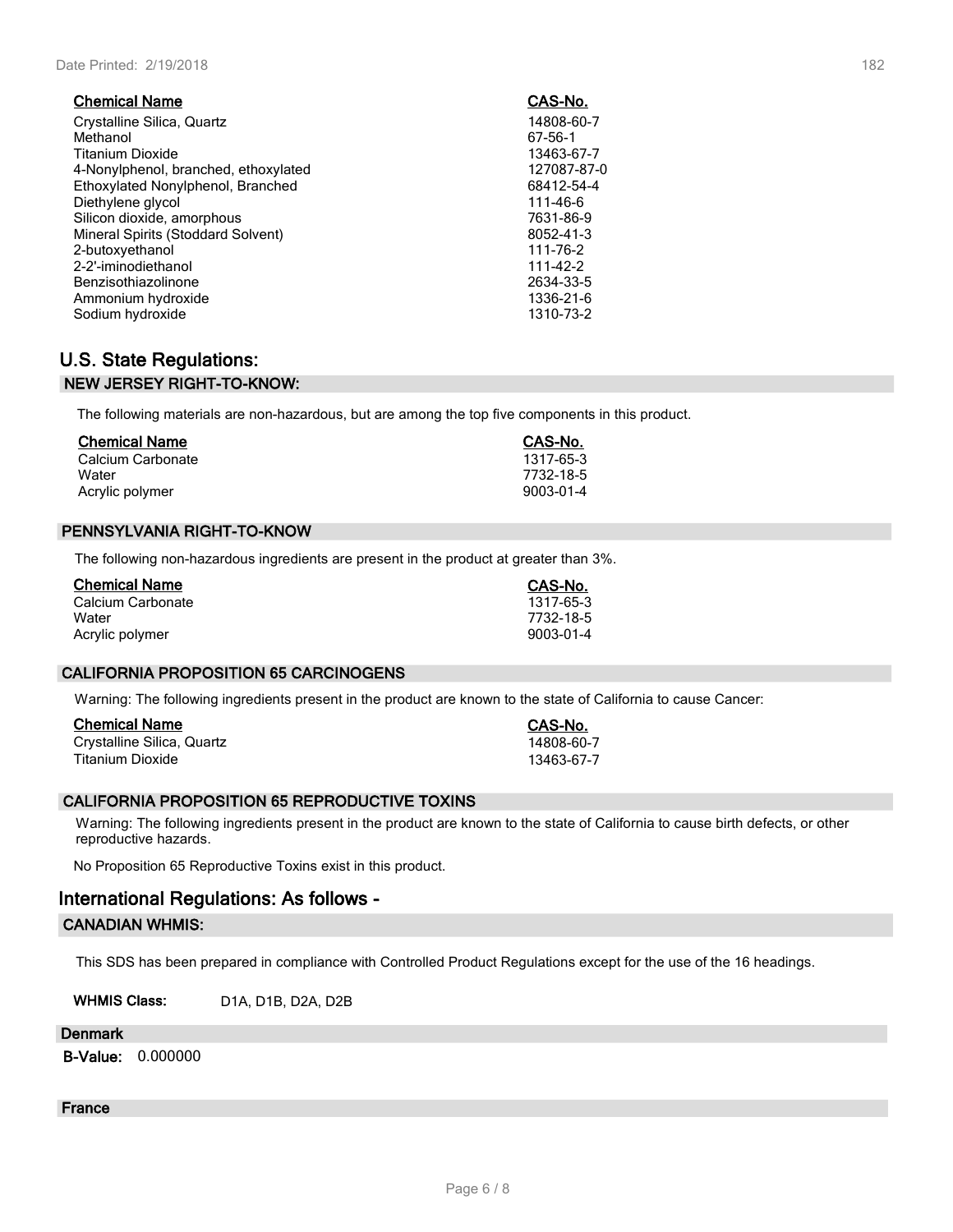#### **Storage Conditions:** No Information

# **Professional Illness Table:**

| Professional Illness Table:                              |                                                                                                                                               |                                                                                   |                                                    |                    |                         |                                                                                |            |
|----------------------------------------------------------|-----------------------------------------------------------------------------------------------------------------------------------------------|-----------------------------------------------------------------------------------|----------------------------------------------------|--------------------|-------------------------|--------------------------------------------------------------------------------|------------|
| <b>CAS Number</b><br>14808-60-7<br>67-56-1<br>13463-67-7 |                                                                                                                                               | Methanol<br><b>Titanium Dioxide</b>                                               | <b>Chemical Name</b><br>Crystalline Silica, Quartz |                    |                         | <b>Professional Illness</b><br>not available<br>not available<br>not available |            |
| Germany                                                  |                                                                                                                                               |                                                                                   |                                                    |                    |                         |                                                                                |            |
| <b>VbF-Class:</b>                                        |                                                                                                                                               | No Information                                                                    |                                                    |                    |                         |                                                                                |            |
| <b>WGK-class:</b>                                        | $\mathbf 1$                                                                                                                                   |                                                                                   |                                                    |                    |                         |                                                                                |            |
| Remarks:                                                 | WGK $0 =$ in general not a water pollutant<br>WGK $1$ = weak water pollutant<br>WGK $2$ = water pollutant<br>WGK $3$ = severe water pollutant |                                                                                   |                                                    |                    |                         |                                                                                |            |
| Processing restrictions:*                                |                                                                                                                                               |                                                                                   |                                                    |                    |                         |                                                                                |            |
| Incident Regulation:<br>No Information                   |                                                                                                                                               |                                                                                   |                                                    |                    |                         |                                                                                |            |
| <b>Spain</b>                                             |                                                                                                                                               |                                                                                   |                                                    |                    |                         |                                                                                |            |
| <b>Storage Conditions:</b>                               |                                                                                                                                               | No Information                                                                    |                                                    |                    |                         |                                                                                |            |
| <b>Switzerland</b>                                       |                                                                                                                                               |                                                                                   |                                                    |                    |                         |                                                                                |            |
| <b>VOC-Value:</b>                                        |                                                                                                                                               | 2.53                                                                              |                                                    |                    |                         |                                                                                |            |
| <b>United Kingdom</b>                                    |                                                                                                                                               |                                                                                   |                                                    |                    |                         |                                                                                |            |
| <b>Storage Conditions:</b>                               |                                                                                                                                               | No Information                                                                    |                                                    |                    |                         |                                                                                |            |
|                                                          |                                                                                                                                               | Section 16. Other information, including date of preparation of the last revision |                                                    |                    |                         |                                                                                |            |
| <b>Revision Date:</b>                                    |                                                                                                                                               | 11/7/2016                                                                         |                                                    |                    | <b>Supercedes Date:</b> |                                                                                | 10/20/2016 |
| <b>Reason for revision:</b><br>Datasheet produced by:    |                                                                                                                                               |                                                                                   | No Information<br><b>Regulatory Department</b>     |                    |                         |                                                                                |            |
|                                                          |                                                                                                                                               |                                                                                   |                                                    |                    |                         |                                                                                |            |
| <b>HMIS Ratings:</b><br>Health:                          | 2                                                                                                                                             | <b>Flammability:</b>                                                              | 1                                                  | <b>Reactivity:</b> | 0                       | <b>Personal Protection:</b>                                                    | х          |
| <b>NFPA Ratings:</b>                                     |                                                                                                                                               |                                                                                   |                                                    |                    |                         |                                                                                |            |
| Health:                                                  | $\overline{2}$                                                                                                                                | <b>Flammability:</b>                                                              | 1                                                  | <b>Reactivity:</b> | 0                       | Hazards:                                                                       | N.I.       |
|                                                          |                                                                                                                                               | Volatile Organic Compounds, gr/ltr:                                               |                                                    | 107                |                         |                                                                                |            |
|                                                          |                                                                                                                                               | Text for GHS Hazard Statements shown in Section 3 describing each ingredient:     |                                                    |                    |                         |                                                                                |            |
| H225                                                     |                                                                                                                                               |                                                                                   | Highly flammable liquid and vapour.                |                    |                         |                                                                                |            |

H<sub>armful</sub> if swallowed.<br>H319 **Harmful if swallowed.** 

H319 Causes serious eye irritation.<br>
H330 Fatal if inhaled.

H330 Fatal if inhaled.<br>H351 Suspected of ca

H351 Suspected of causing cancer.<br>
H370 Causes damage to organs.

Causes damage to organs.

H373 May cause damage to organs through prolonged or repeated exposure.

**Icons for GHS Pictograms shown in Section 3 describing each ingredient:**